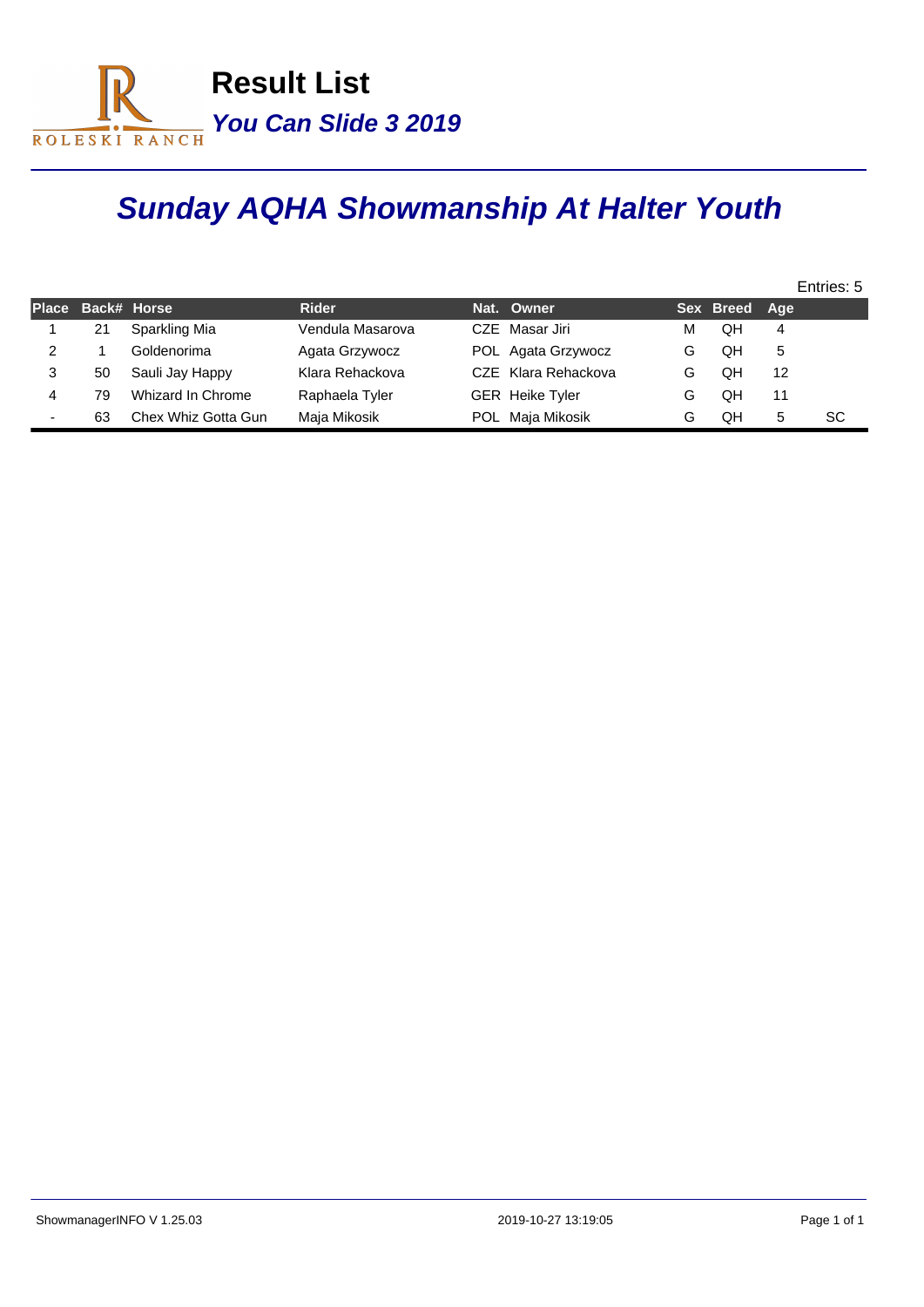

## **Sunday AQHA Showmanship At Halter Amateur**

|    |                    |                 |                        |   |               | Entries: 4 |  |
|----|--------------------|-----------------|------------------------|---|---------------|------------|--|
|    | Place Back# Horse  | <b>Rider</b>    | Nat. Owner             |   | Sex Breed Age |            |  |
| 23 | Chic Boon Badger   | Paulina Lesniak | POL Lena Gabrysiak     | м | QH            | 16         |  |
| 79 | Whizard In Chrome  | Heike Tyler     | <b>GER</b> Heike Tyler | G | OΗ            | 11         |  |
| 15 | Nu Shiny Miss      | Magdalena Łać   | POL Magdalena Łać      | М | OН            |            |  |
|    | Metallic Lil Smoke | Daniel Kociok   | POL Paulina Kociok     |   | OΗ            |            |  |